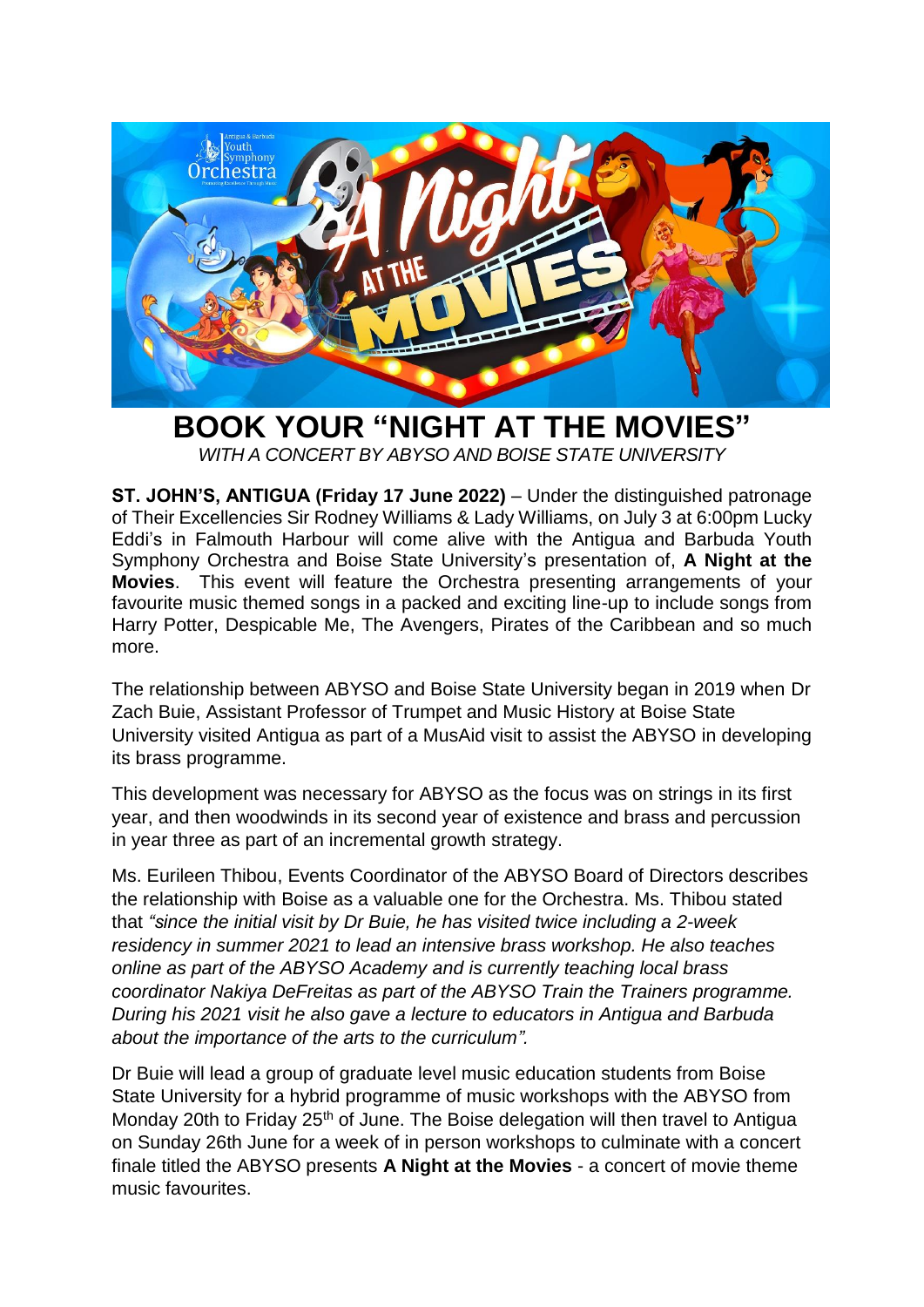

*Dr. Buie performs with ABYSO students*

The visiting musicians will also lead master workshops with the ABYSO local section coordinators as part of the ABYSO Train the Trainers programme to build local capacity in the teaching of all orchestral instruments.

The visiting musicians:

- (1) Dr Zach Buie who will conduct the concert alongside local conducting trainee Joelle Michael
- (2) Trombonist Logan Dominguez who will lead the brass workshops with local coordinator Nakiya DeFreitas
- (3) Flautist Ginny Shingleton who will lead woodwind workshops with local coordinator Clarita Thomas
- (4) Violinist Natalie Henson who will lead the upper string workshops with local string coordinator Alfranique Joseph
- (5) Cellist Kate Nettles who will lead the lower string workshops with lower string coordinator Felicia Edwards
- (6) Percussionist Kam Jacoby who will lead the percussion workshops with local percussion coordinator McKuelan Morris.

While on Island the group will be given the opportunity to enjoy the sights, sounds and tastes of Antigua and Barbuda. They will visit Hells Gate Steel Orchestra for a pan orientation session as well as engage in tours and excursions around the Island.

The ABYSO extends special thanks to the sponsors and partners for this visit: The Verandah Resort and Spa, Antigua and Barbuda Tourism Authority, Lucky Eddi's, Antigua and Barbuda Transport Board, Sir Vivian Richards Cricket Stadium, Woods Pharmacy, Crab Hole Liquors, The Larder and Stingray City.

**- Ends –**